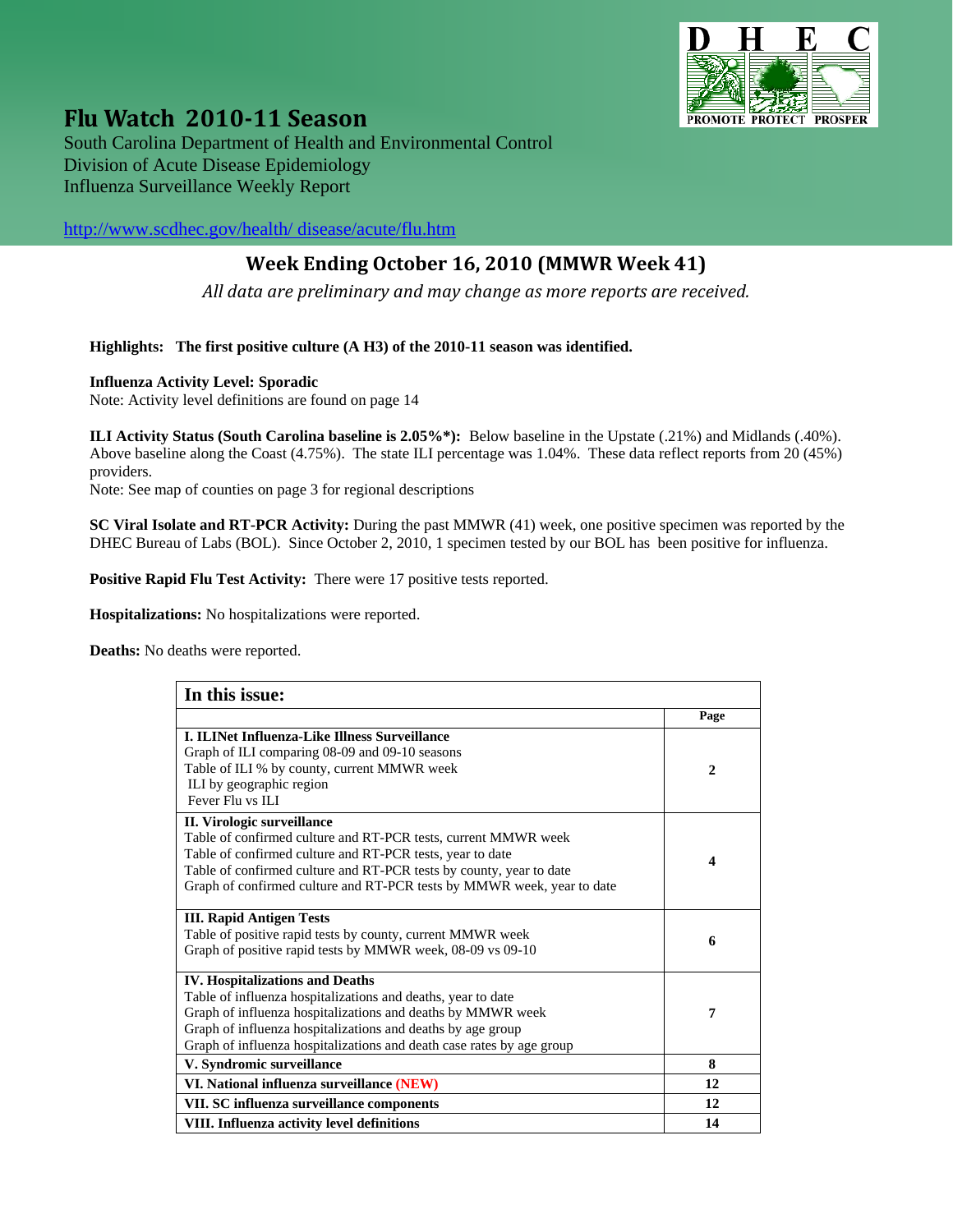## *I. ILINet InfluenzaLike Illness Surveillance*

During MMWR week 41 ending October 16, 2010, 1.04% of patient visits to SC ILINet providers were due to ILI. The state ILI is below the state baseline (2.05%). This ILI percentage compares to 6.06% this time last year. Reports were received from providers in 16 counties, representing 7 of the 8 regions.



\*The SC baseline is the mean percentage of patient visits for ILI during non-influenza weeks (weeks when percent of positive lab tests was below 20%) for the previous three seasons plus two standard deviations.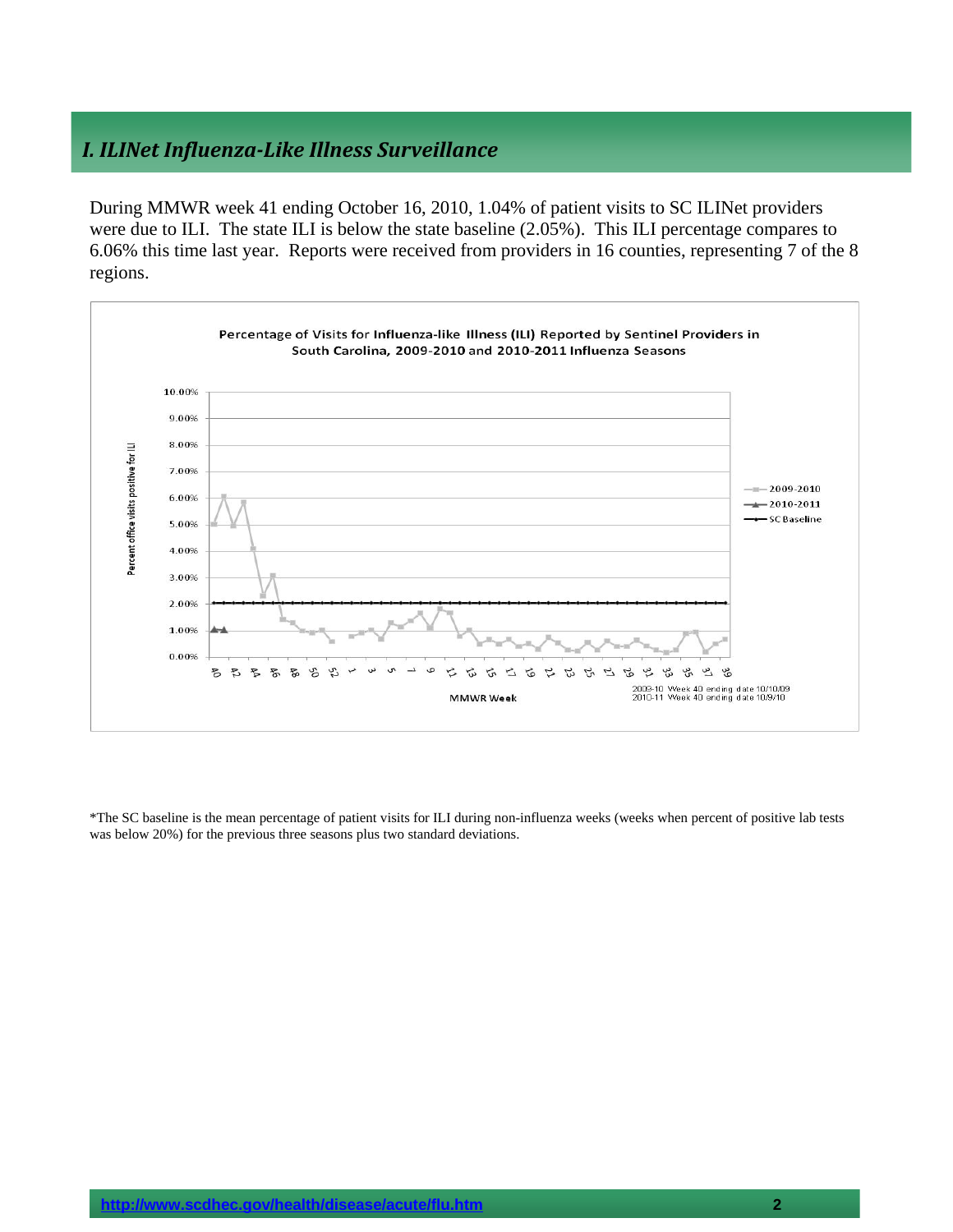| Reported Influenza-Like Illness by Sentinel Providers |
|-------------------------------------------------------|
| October 10, 2010-October 16, 2010                     |

| County          | ILI %     | County       | ILI %     |
|-----------------|-----------|--------------|-----------|
| Abbeville       | $-$       | Greenwood    | $0\%$     |
| Aiken           | 0%        | Hampton      | <b>NR</b> |
| Allendale       | $ -$      | Horry        | NR        |
| Anderson        | 3.64%     | Jasper       | NR        |
| Bamberg         | $---$     | Kershaw      | $0\%$     |
| <b>Barnwell</b> | ---       | Lancaster    | ---       |
| <b>Beaufort</b> | 0%        | Laurens      | <b>NR</b> |
| Berkeley        | $\rm NR$  | Lee          | ---       |
| Calhoun         | $-$       | Lexington    | 0%        |
| Charleston      | 4.75%     | Marion       |           |
| Cherokee        | ---       | Marlboro     | ---       |
| Chester         | ---       | McCormick    | 0%        |
| Chesterfield    | ---       | Newberry     | ---       |
| Clarendon       | ---       | Oconee       |           |
| Colleton        |           | Orangeburg   |           |
| Darlington      | $---$     | Pickens      | 0%        |
| Dillon          | <b>NR</b> | Richland     | 0%        |
| Dorchester      | <b>NR</b> | Saluda       | 0%        |
| Edgefield       | $---$     | Spartanburg  | 0%        |
| Fairfield       | 0%        | Sumter       | NR        |
| Florence        | 1.08%     | Union        |           |
| Georgetown      | <b>NR</b> | Williamsburg |           |
| Greenville      | .14%      | York         | .67%      |

NR: No reports received

---: No enrolled providers



| <b>Geographic Region</b> | ILI $%$ | # of<br><b>Reporters</b> |
|--------------------------|---------|--------------------------|
| Upstate-Regions 1 -2     | .42     |                          |
| Midlands-Regions 3-5     | .14     |                          |
| Coastal-Regions 6-8      | 4.75    |                          |

\*County ILI percentages may be affected by the number of reporting providers within that county.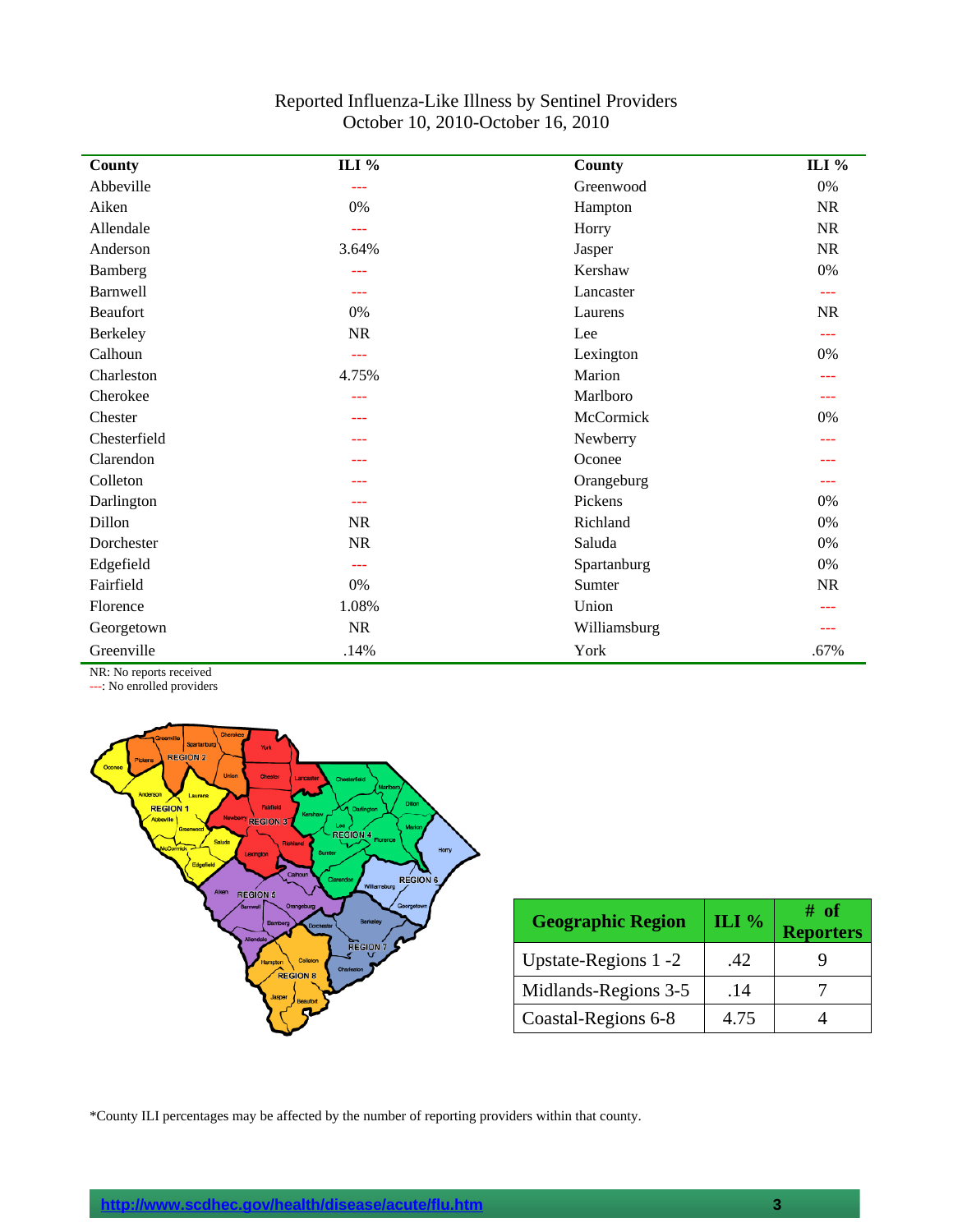# *II. Virologic Surveillance*

During the past MMWR week (10/10-10/16), one specimen tested by the Bureau of Labs (BOL) was positive. There were no positive specimens reported by other clinical labs.

| Positive confirmatory influenza test results*<br><b>Current MMWR Week (10/10/10-10/16/10)</b> |            |                               |  |
|-----------------------------------------------------------------------------------------------|------------|-------------------------------|--|
|                                                                                               | <b>BOL</b> | <b>Other clinical</b><br>labs |  |
| Number of specimens tested                                                                    | 3          |                               |  |
| <b>Number of positive specimens</b>                                                           | 1          |                               |  |
| Positive specimens by type/subtype                                                            |            |                               |  |
| A(H1)                                                                                         |            |                               |  |
| A(H3)                                                                                         | 1          |                               |  |
| A (unsubtyped)                                                                                |            |                               |  |
| A (2009 H1N1)                                                                                 |            |                               |  |
| <b>Influenza B</b>                                                                            |            |                               |  |
| <i>*Culture and/or RT-PCR</i>                                                                 |            |                               |  |

| Positive confirmatory influenza test results*<br>Cumulative (10/2/10-10/16/10) |            |                               |
|--------------------------------------------------------------------------------|------------|-------------------------------|
|                                                                                | <b>BOL</b> | <b>Other</b><br>clinical labs |
| Number of specimens tested                                                     | 6          |                               |
| Number of positive specimens                                                   | 1          |                               |
| Positive specimens by type/subtype                                             |            |                               |
| <b>Influenza A</b>                                                             |            |                               |
| A(H3)                                                                          | 1          |                               |
| A (unsubtyped)                                                                 |            |                               |
| A (2009 H1N1)                                                                  |            |                               |
| <b>Influenza B</b>                                                             |            |                               |
| <b>Unk</b>                                                                     |            |                               |
| <b>Other</b>                                                                   |            |                               |
| <i>*</i> Culture and/or RT-PCR                                                 |            |                               |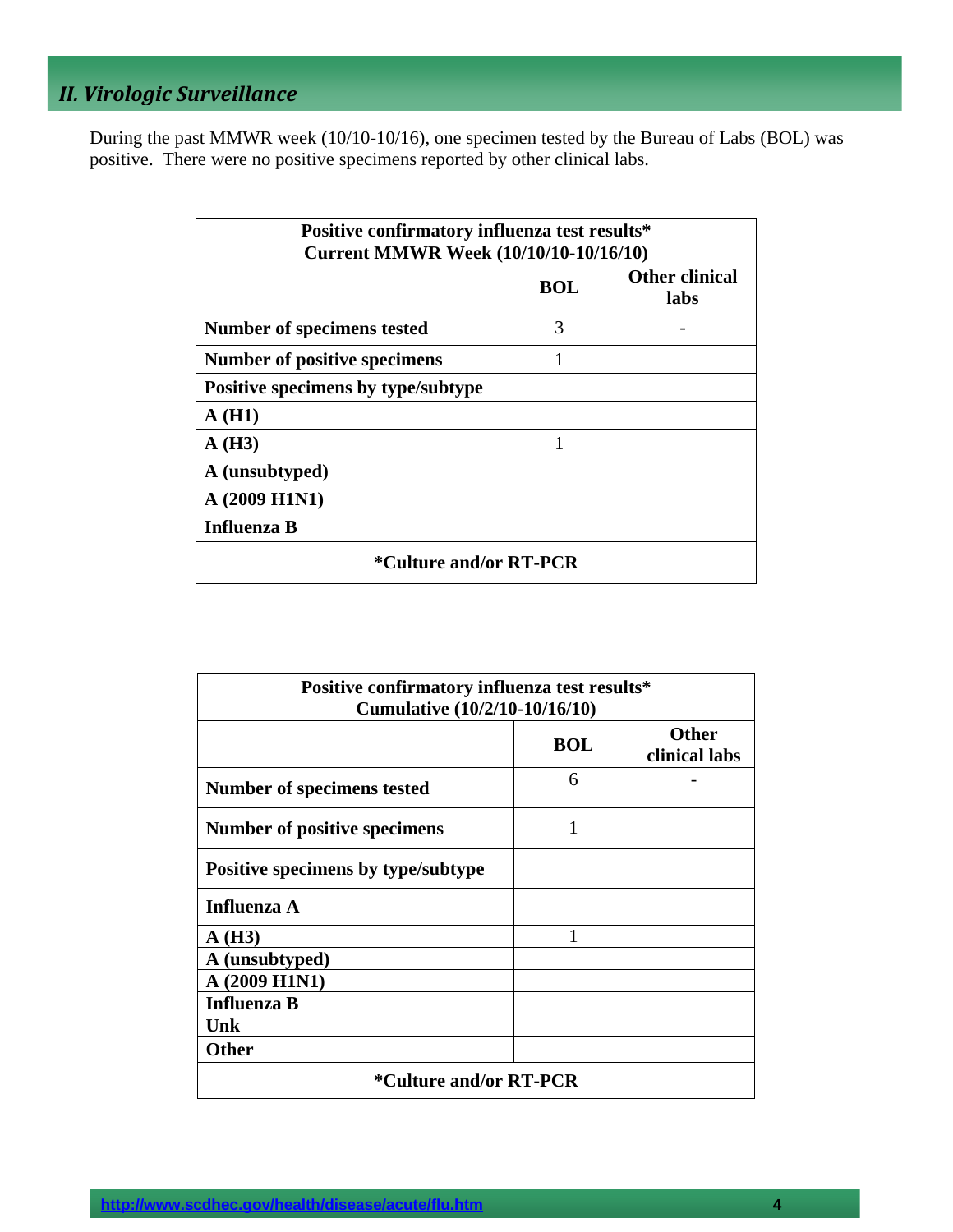| County       | <b>Total</b> | County       | <b>Total</b> |
|--------------|--------------|--------------|--------------|
| Abbeville    |              | Hampton      |              |
| Aiken        |              | Horry        |              |
| Allendale    |              | Jasper       |              |
| Anderson     |              | Kershaw      |              |
| Bamberg      |              | Lancaster    |              |
| Barnwell     |              | Laurens      |              |
| Beaufort     |              | Lee          |              |
| Berkeley     |              | Lexington    |              |
| Calhoun      |              | Marion       |              |
| Charleston   |              | Marlboro     |              |
| Cherokee     |              | McCormick    |              |
| Chester      |              | Newberry     |              |
| Chesterfield |              | Oconee       |              |
| Clarendon    |              | Orangeburg   |              |
| Colleton     |              | Pickens      |              |
| Darlington   |              | Richland     | 1            |
| Dillon       |              | Saluda       |              |
| Dorchester   |              | Spartanburg  |              |
| Edgefield    |              | Sumter       |              |
| Fairfield    |              | Union        |              |
| Florence     |              | Williamsburg |              |
| Georgetown   |              | York         |              |
| Greenville   |              | Unknown      |              |
| Greenwood    |              | Other        |              |

#### Positive Confirmatory tests by County (2010-11)\* October 2, 2010-October 16, 2010

\*These data include cultures and RT-PCRs and are provisional.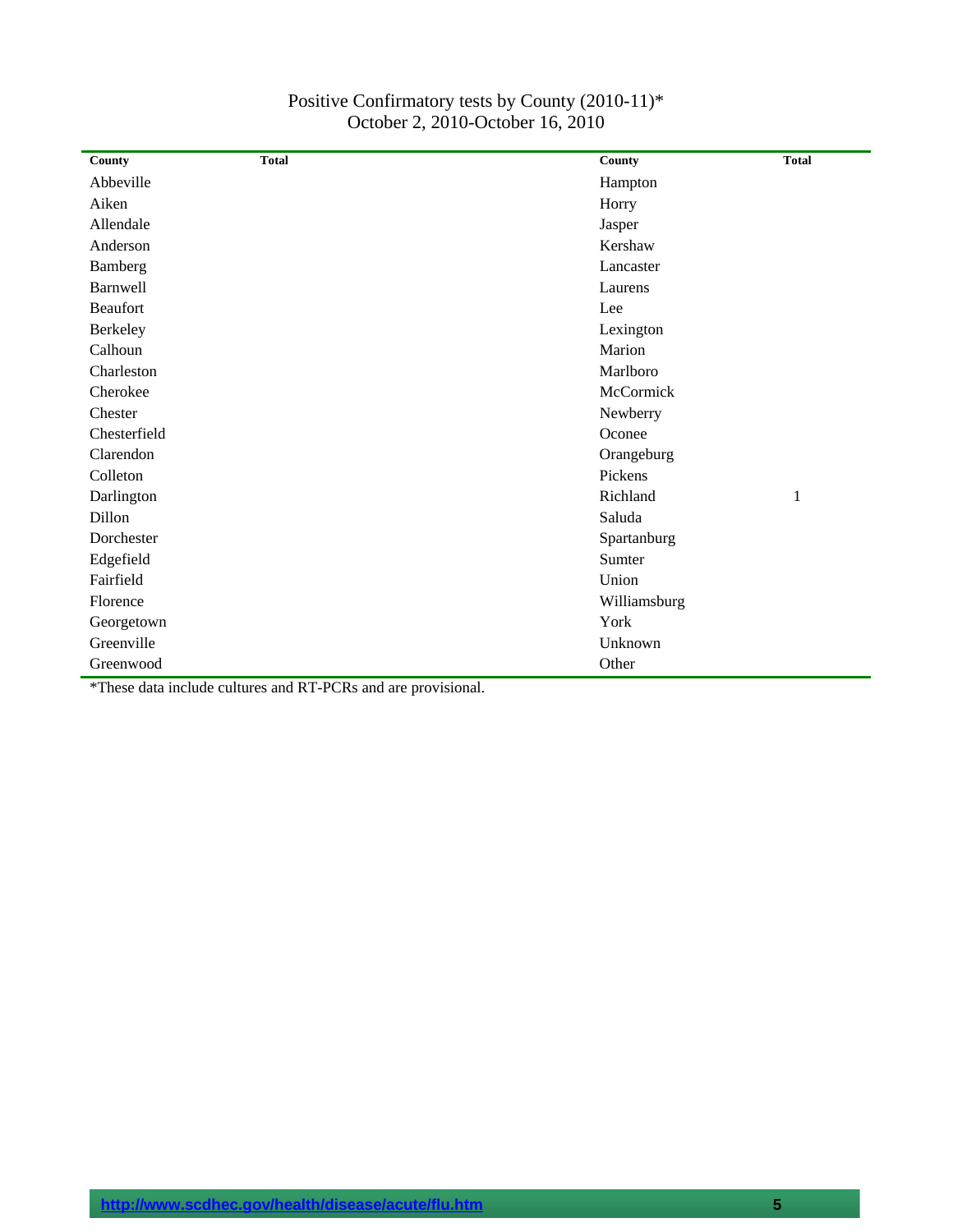# *III. Positive Rapid Antigen Tests*

There were 17 positive rapid antigen tests reported for the week ending October 16, 2010. Of these, 14 were influenza A and 3 were influenza B.

| <b>County</b>   | <b>Positive Tests</b> | <b>County</b> | <b>Positive Tests</b> |
|-----------------|-----------------------|---------------|-----------------------|
| Abbeville       |                       | Greenwood     |                       |
| Aiken           |                       | Hampton       |                       |
| Allendale       |                       | Horry         |                       |
| Anderson        | $\overline{2}$        | Jasper        |                       |
| Bamberg         |                       | Kershaw       |                       |
| <b>Barnwell</b> |                       | Lancaster     |                       |
| <b>Beaufort</b> | $\mathbf 1$           | Laurens       | $\overline{2}$        |
| <b>Berkeley</b> | 1                     | Lee           |                       |
| Calhoun         |                       | Lexington     |                       |
| Charleston      | $\overline{2}$        | Marion        |                       |
| Cherokee        |                       | Marlboro      |                       |
| Chester         |                       | McCormick     |                       |
| Chesterfield    |                       | Newberry      |                       |
| Clarendon       |                       | Oconee        | $\mathbf{1}$          |
| Colleton        |                       | Orangeburg    | 1                     |
| Darlington      |                       | Pickens       |                       |
| Dillon          |                       | Richland      | 5                     |
| Dorchester      |                       | Saluda        |                       |
| Edgefield       |                       | Spartanburg   |                       |
| Fairfield       |                       | Sumter        |                       |
| Florence        | $\overline{2}$        | Union         |                       |
| Georgetown      |                       | Williamsburg  |                       |
| Greenville      |                       | York          |                       |
|                 |                       | Unknown       |                       |

Positive Rapid Flu Tests by County October 10, 2010 – October 16, 2010

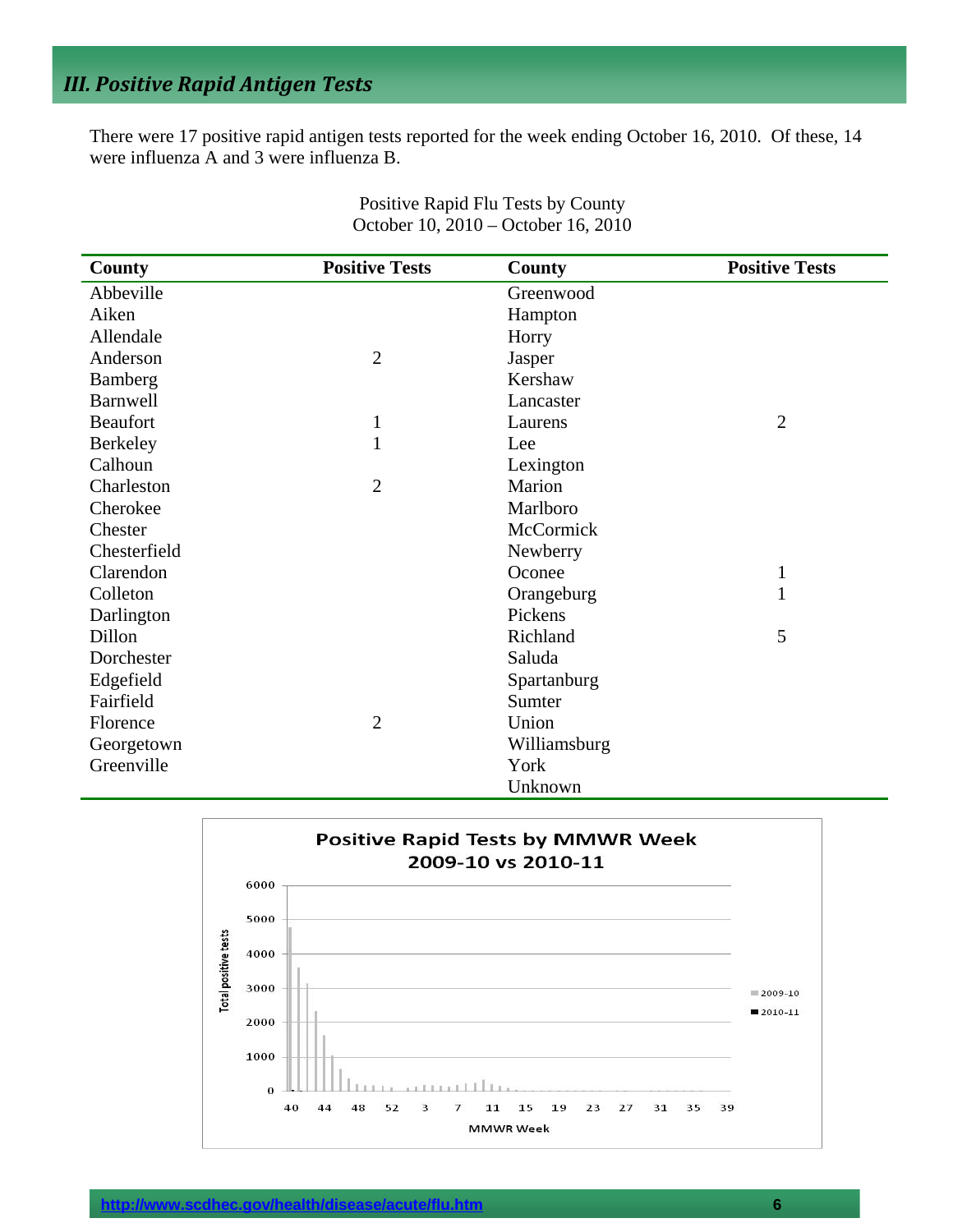# *IV. Influenza hospitalizations and deaths*

There were no lab confirmed influenza hospitalizations or deaths reported during the past week.

|                                                        | Total number*                 |                                   |  |
|--------------------------------------------------------|-------------------------------|-----------------------------------|--|
| <b>Number of Hospitals Reporting</b><br>(current week) | 24                            |                                   |  |
|                                                        | Previous MMWR $(10/10-10/16)$ | $\mid$ Cumulative (since 10/2/10) |  |
| <b>Hospitalizations</b>                                |                               |                                   |  |
| <b>Deaths</b>                                          |                               |                                   |  |

**\*These data are provisional** 

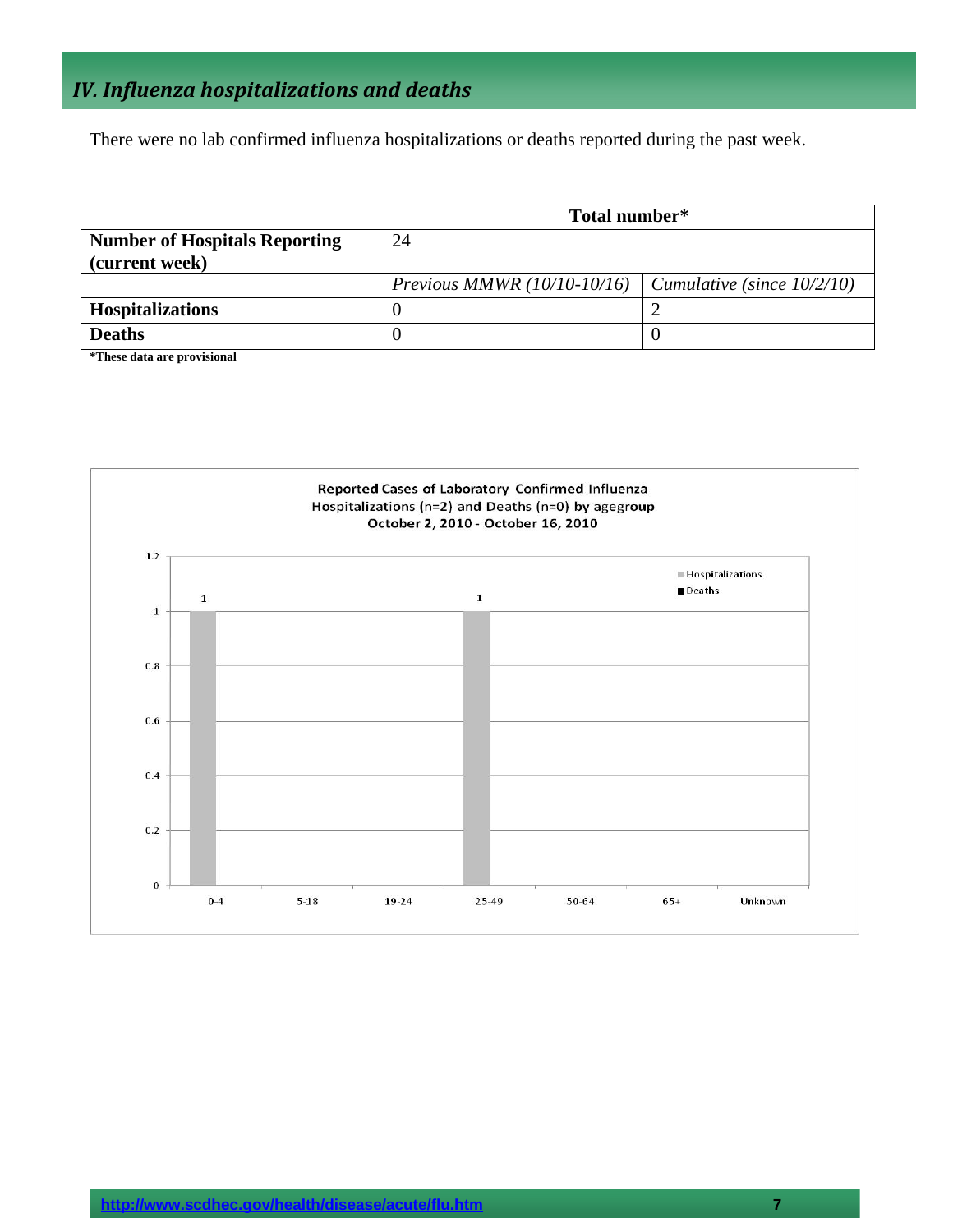

*V. South Carolina Aberration Alerting Network (SCAAN): Hospital ED Syndromic*



#### **Cumulative Sums Analysis (CUSUM):**

- $C1$  = Flags because of sharp rise in counts from 1 day to the next
- $C2$  = Flags because of aberrant, initial, rapid rise in counts and peak in counts
- $C3$  = Flags because of a gradual rise in counts over a short time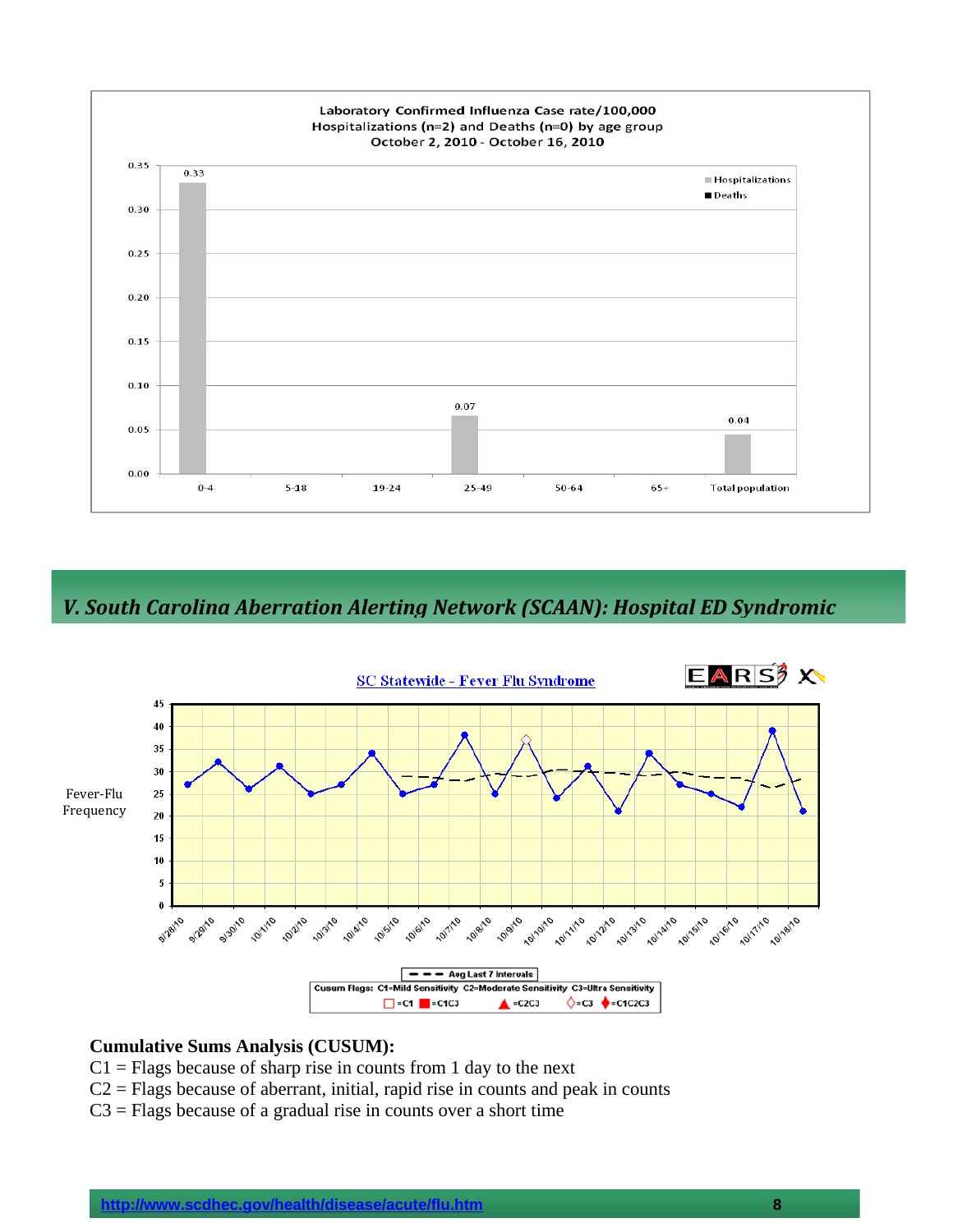**The SC Statewide Fever-Flu Syndrome graph above illustrates the daily counts of hospital emergency department (ED) visits with an Influenza-like Illness (ILI) for the past 21 days. A total of 16 hospital facilities are reporting to the SCAAN system. These 16 include: AnMed Health (Region 1); Self Regional (Region 1); Oconee Medical Center (Region 1); Palmetto Health Alliance (Region 2 & 3); Greenville Hospital System (Region 2); Kershaw Health (Region 4); McLeod Health (Region 4); Medical University of South Carolina (Region 7); Roper (Region 7); St. Francis (Region 7), and Hampton Regional (Region 8).** 

**Statewide CUSUM Flag Alerts Description:** 

**There were no flags the past week.** 



**Below are the fever-flu syndrome graphs by Region for the past 180 days (weekly interval).** 

**Region1 Hospitals (# of Facilities): AnMed Health (1); Self-Regional (1); Oconee Medical Center (1);**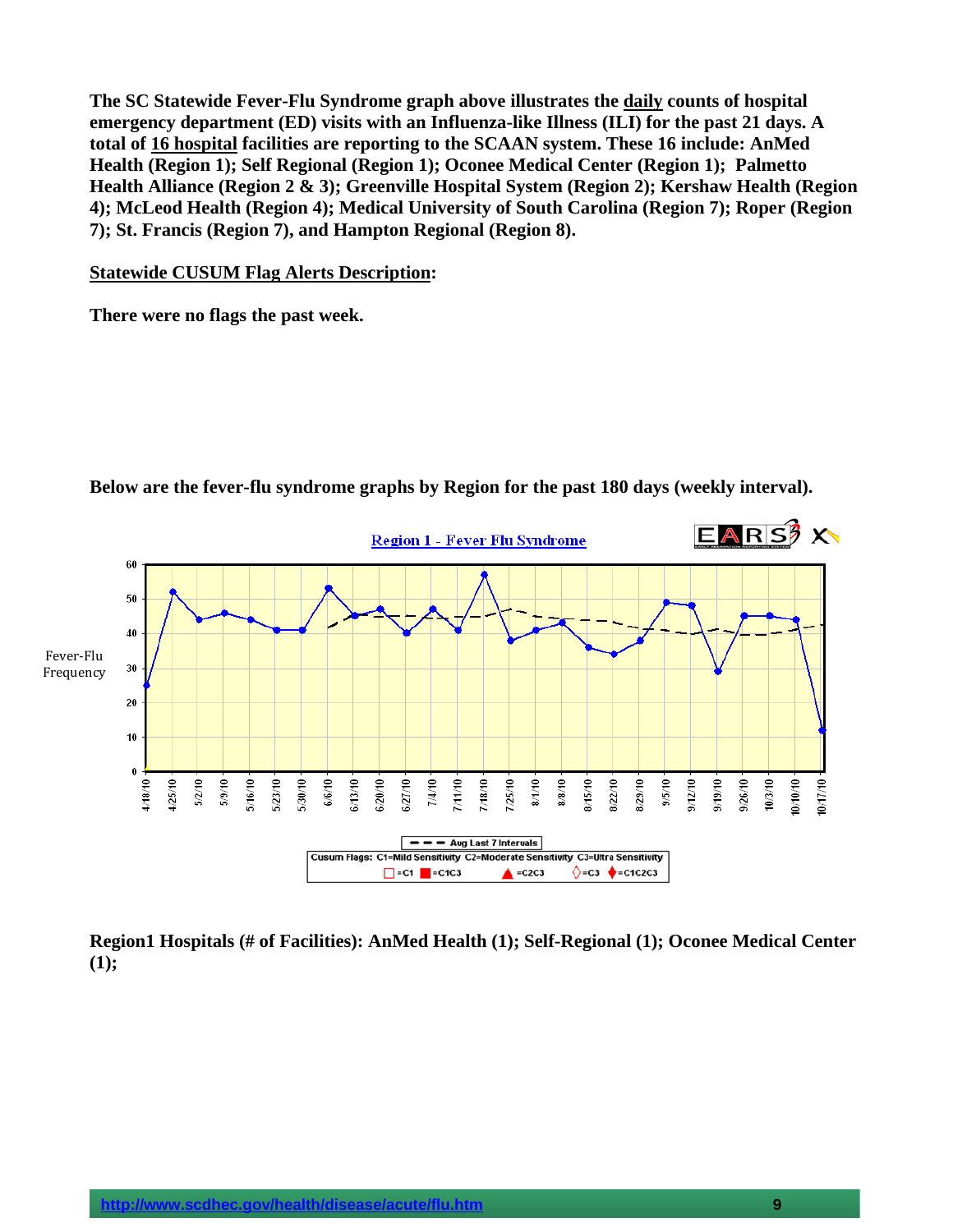

**Region 2 Hospitals (# of Facilities): Greenville Hospital System (4); Palmetto Health Easley (1)** 



**Region 3 Hospitals (# of Facilities): Palmetto Health Baptist (1), Palmetto Health Richland (1)**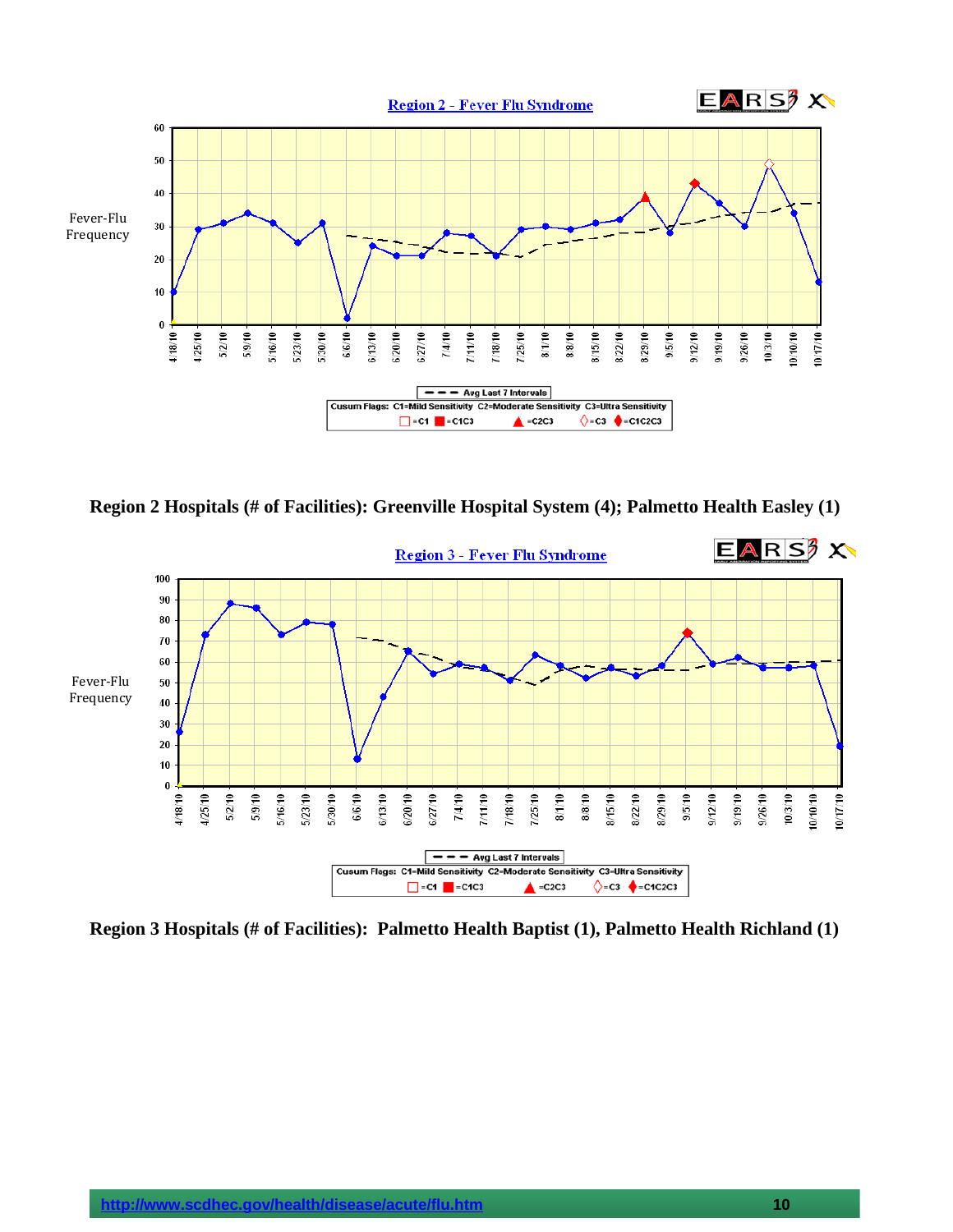

**Region 4 Hospitals (# of Facilities): Kershaw Health (1); McLeod Health (1)** 



**Region 7 Hospitals (# of Facilities): Medical University of South Carolina (1), Roper (1), St. Francis (1)**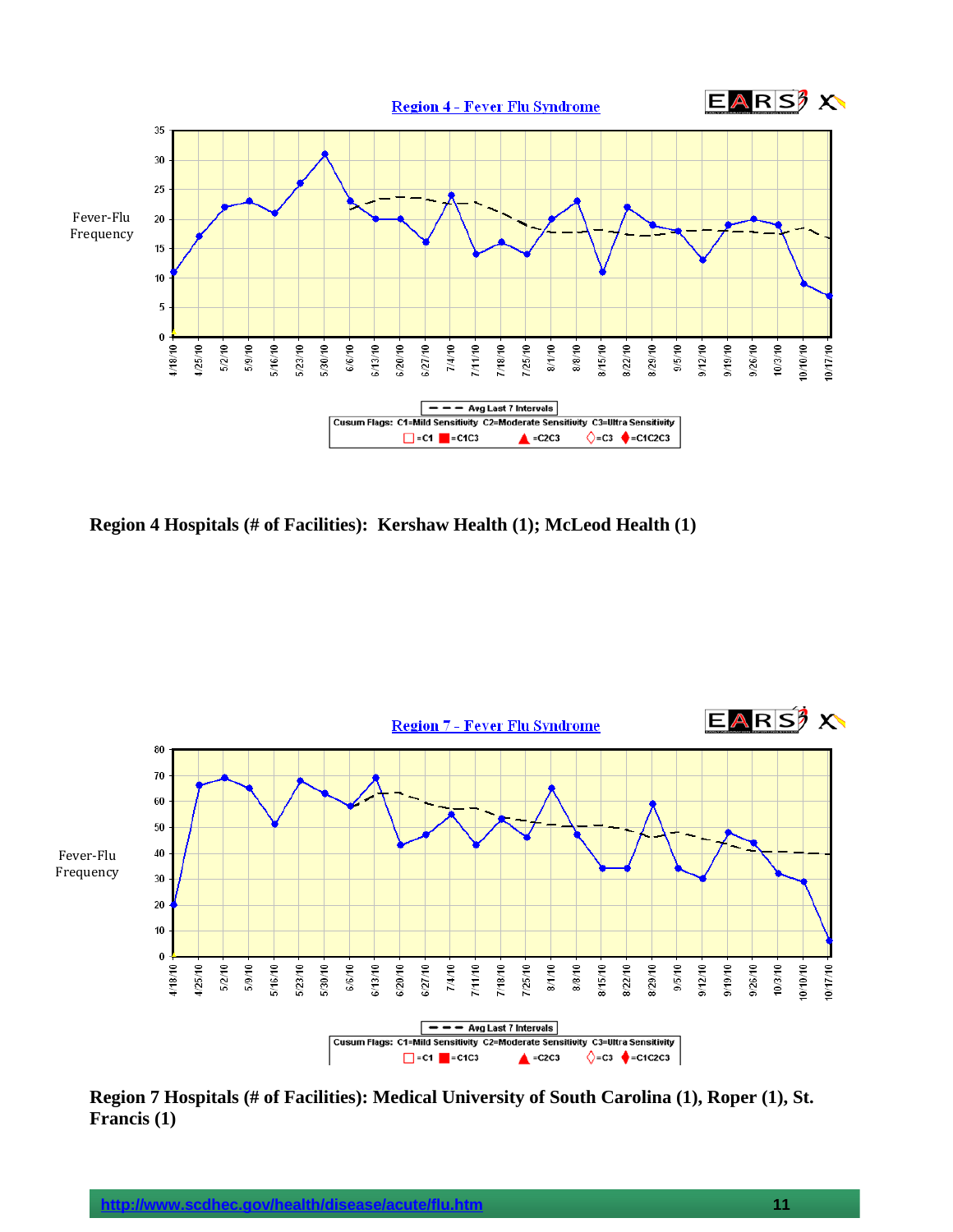

**Region 8 Hospitals (# of Facilities): Hampton Regional (1)** 

### *VI. National influenza update (MMWR Week 40: 10/210/9)*

### **Note: CDC data is published on Friday for the previous MMWR week; therefore, national data reported below will lag behind SC state data by one week.**

During the week of October 2-9, influenza activity was low in the US. Forty five (3.3%) specimens tested by World Health Organization (WHO) and National Respiratory and Enteric Virus Surveillance System (NREVSS) collaborating laboratories and reported to CDC were positive for influenza. The proportion of outpatient visits for influenza-like illness (ILI) was below the national baseline with all 10 regions reporting ILI below region-specific baseline levels and all 48 states with sufficient data experiencing minimal ILI activity. Seven laboratory-confirmed influenza associated hospitalizations and one laboratory-confirmed influenza associated death were reported to CDC from 20 reporting jurisdictions.

For more information, please visit [http://www.cdc.gov/flu/weekly/.](http://www.cdc.gov/flu/weekly/)

### *VII. South Carolina Influenza Surveillance Components*

#### **What does influenza surveillance in South Carolina consist of?**

South Carolina influenza surveillance consists of mandatory and voluntary reporting systems for yearround influenza surveillance. These networks provide information on influenza virus strain and subtype and influenza disease burden.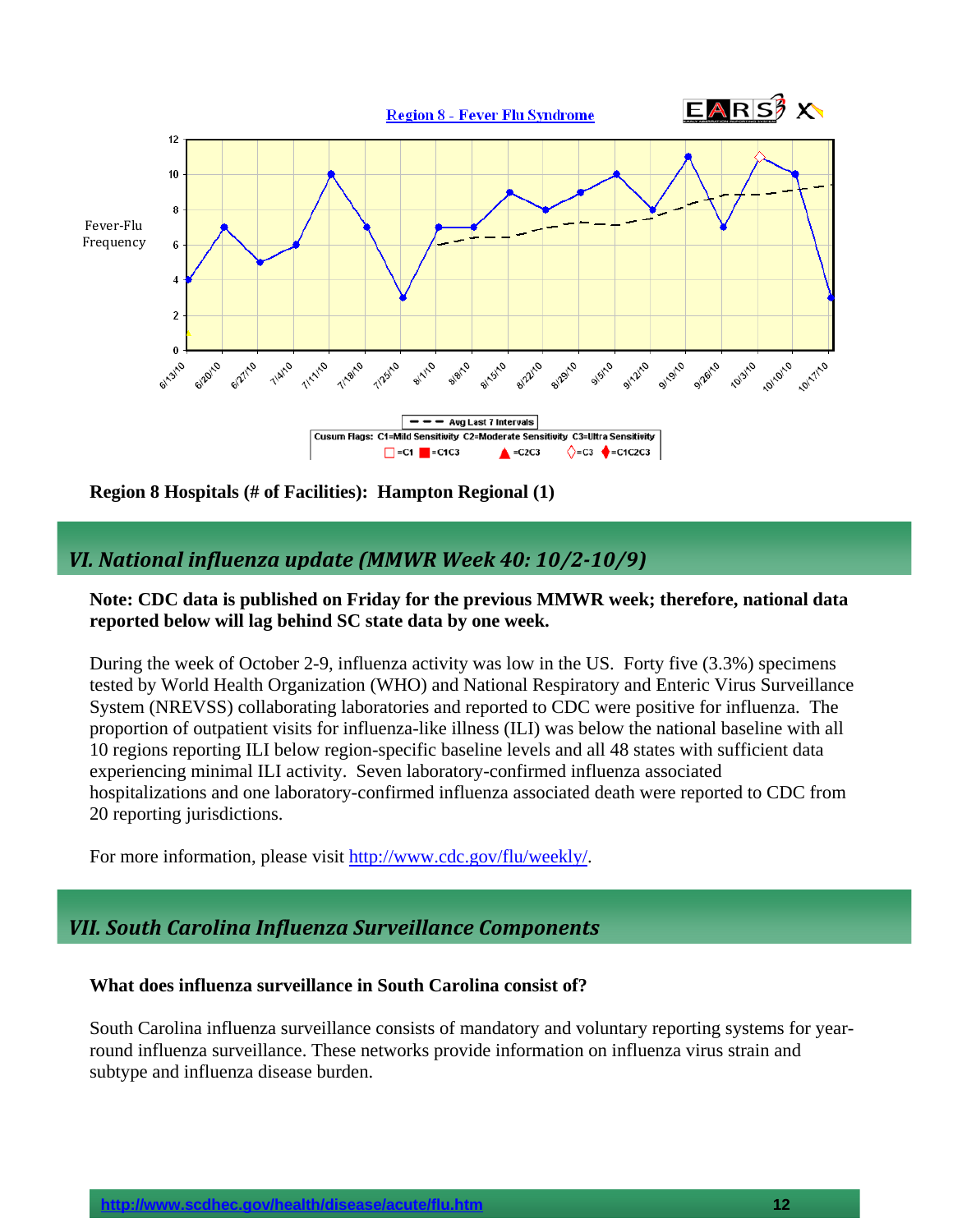### *Mandatory reporting:*

#### Positive confirmatory test reporting

Positive influenza culture, PCR, DFA, and IFA results from commercial laboratories should be reported to DHEC within 7 days electronically via CHESS or using a DHEC 1129 card.

#### Positive rapid antigen test reporting

*Summary numbers* of positive rapid influenza tests and influenza type identified to the regional health department of. This should be reported by fax or email by noon on Monday for the preceding week.

#### Influenza death reporting

Lab confirmed influenza deaths, pediatric and adult, should be reported to DHEC within 7 days. These include results from viral culture, PCR, rapid flu tests, DFA, IFA or autopsy results consistent with influenza. Hospitals should report deaths to their regional health department by noon on Monday for the preceding week.

#### Influenza hospitalizations

DHEC requires weekly submission of laboratory confirmed influenza hospitalizations. Hospitals should report these to their regional health department by noon on Monday for the preceding week.

#### *Voluntary networks:*

#### Laboratory Viral Isolate Network

Viral isolate surveillance is essential for identifying circulating influenza strain subtype information, and the identification of new strains that may need to be included in the next year's influenza vaccine. Participating providers receive culture media, packaging, processing and shipping labels in order to submit a subset of specimens to the Bureau of Labs (BOL).

#### Influenza-Like Illness (ILINet) Sentinel Providers Network

ILINet focuses on the number of patients presenting with influenza-like symptoms in the absence of another known cause. ILI is defined as fever (temperature of >100°F) plus a cough and/or a sore throat in the absence of another known cause. Providers submit weekly reports to the CDC of the total number of patients seen in a week and the subset number of those patients with ILI symptoms by age group.

For additional information about ILINet or to become an ILINet provider, contact the Acute Disease Epidemiology influenza surveillance coordinator at **springcb@dhec.sc.gov**.

#### South Carolina Aberration Alerting Network (SCAAN)

SCAAN is a collaborative network of syndromic surveillance systems within South Carolina. Currently our network contains the following data sources: SC Hospital Emergency Department (ED) chief-complaint data, Poison Control Center call data, Over-the-Counter (OTC) pharmaceutical sales surveillance, and CDC's BioSense Biosurveillance system. The hospital ED syndromic surveillance system classifies ED chief complaint data into appropriate syndrome categories (ex: Respiratory, GI, Fever, etc.). These syndrome categories are then analyzed using the cumulative sum (CUSUM) methodology to detect any significant increases. Syndromic reports are distributed back to the hospital on a daily basis.

To join the SCAAN system or for more information, please contact: Himal Dhotre at 803-898-1588 or **dhotrehc@dhec.sc.gov**.